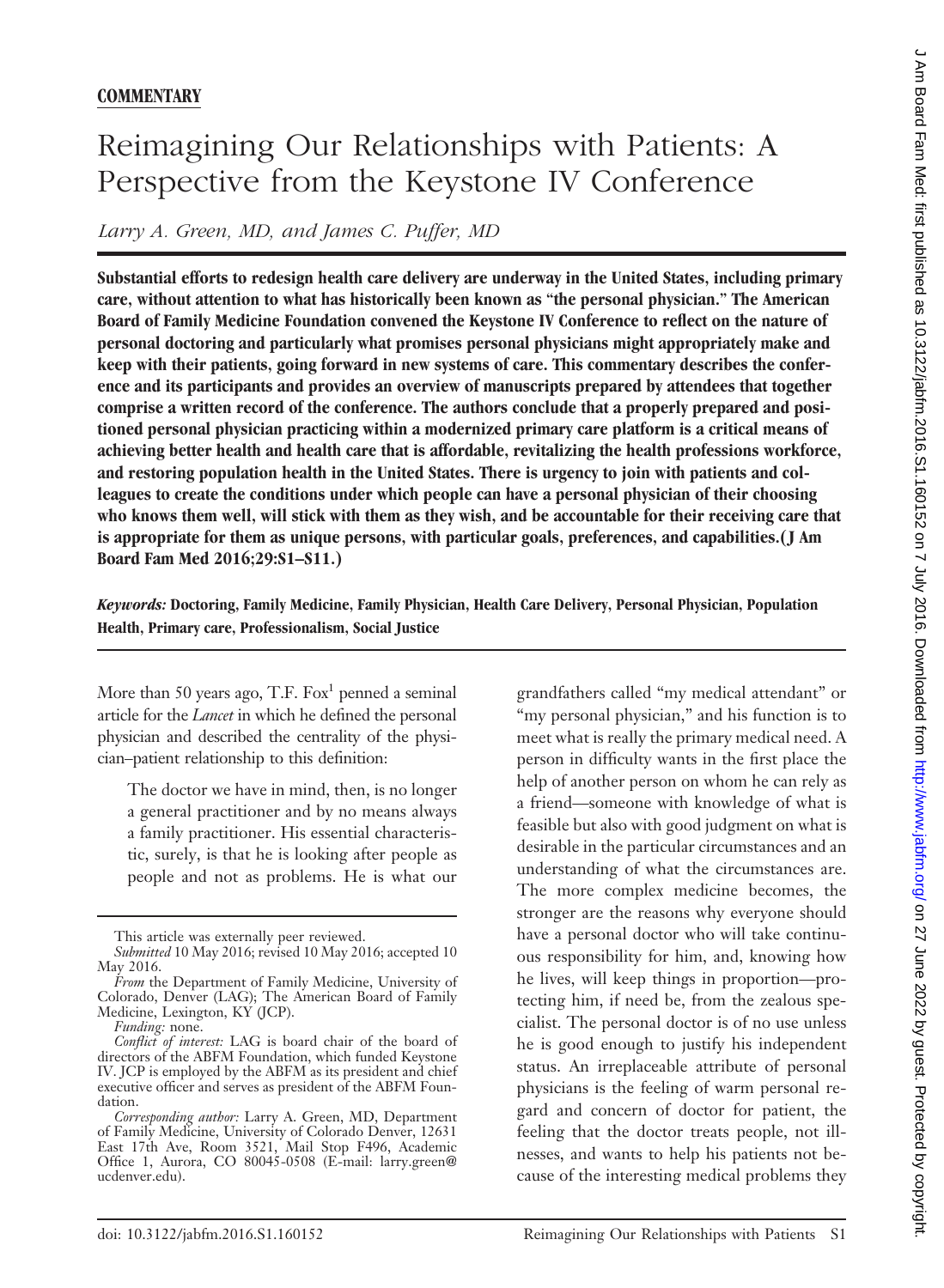may present but because they are human beings in need of help.

At a time when American medicine is becoming increasingly controlled, systematized, and commoditized—some have likened the phenomenon to the "McDonaldization" of medicine<sup>2</sup>-physicians are becoming increasingly frustrated, angry, and burned out. Many have advocated for paying closer attention to professional satisfaction as a means to improve patient care and health system sustainability.<sup>3</sup> To explore further the relationships among personal doctoring, professional satisfaction, and health system vitality, the American Board of Family Medicine Foundation convened a recent meeting in Keystone, Colorado, the first in the series of continuing conferences to memorialize the contributions G. Gayle Stephens made to the specialty of family medicine and to continue his legacy of consistent intellectual leadership in the development of medicine as a profession.<sup>4</sup>

# **Background**

Dr. Stephens was one of the founders of family medicine and profoundly affected the creation and implementation of this young specialty, officially established in 1969. From time to time, Dr. Stephens invited a few people, mostly at their own expense, to gather and reflect on the nature and condition of medical practice, the needs of people, and how the care of individuals, families, and communities could be enhanced by the profession of medicine. These conferences were never conceived as strategic planning events; rather, the distillation of the deliberations that occurred provided foundations from which strategic directions were set and actions were taken. They euphemistically became known as the "Keystone Conferences," even when they did not occur at Keystone, Colorado. The inaugural conference for the G. Gayle Stephens Keystone Conference series constituted the fourth "Keystone Conference." In this *JABFM* supplement we desire to document and share the deliberations that occurred at this Keystone conference, which focused on the following question: "What promises will a personal physician make to her/his patients going forward in the evolving health care system of the United States, particularly in terms of when and where he/she will be there for his/her patients?"

An intergenerational planning committee determined the topics and organization of Keystone IV and identified 57 attendees. These attendees included physicians at different stages of their careers—from those just entering practice to those with  $>40$  years of experience in diverse settings. Many attendees were family physicians, and others included patients, patient advocates, physicians from other disciplines, and clinicians/scientists/ leaders in other professions (see the Appendix). Records from prior Keystone conferences and a selection of background publications pertinent to the major theme of the conference were posted in advance on the conference website [\(www.gayleste](www.gaylestephensconference.com)[phensconference.com\)](www.gaylestephensconference.com). Four preparatory articles were commissioned and presented at the conference, and a few reactors were identified in advance to offer commentary about the ideas in these articles. These presentations, reactions, and ensuing plenary conversations were guided by the conference facilitator, Dr. Robert Graham, as they were streamed to the Internet and recorded. Smaller breakout groups extended the discussion and seeded further ideas for subsequent discussion at the conference. Almost all attendees were present for the entire conference (Figure 1), sharing breaks and meals together where ideas and opinions were considered further. Each attendee was invited to submit 1 or more written promises that he/she endorsed for personal physicians, and  $>40$  individuals did so. After the conference, the planning committee organized a plan to prepare a set of manuscripts based on the conference, and agreement was reached with the *Journal of the American Board of Family Medicine* to publish this peer-reviewed supplement as the historic record of Keystone IV.

# **Content of the Conference**

This supplement can be read to good effect from beginning to end, as sequenced. It can also be read selectively, and to assist readers in finding information they want to access, we highlight here the content of each article.

John Frey<sup>5</sup> provides an insightful tribute to Dr. Stephens, including benchmark messages about a personal physician's responsibilities. He underscores the criticality of integrating clinical information with patient values, thereby allowing the physician to serve in the role of a guide, rather than an arbiter or a judge of a patient's motives. He joins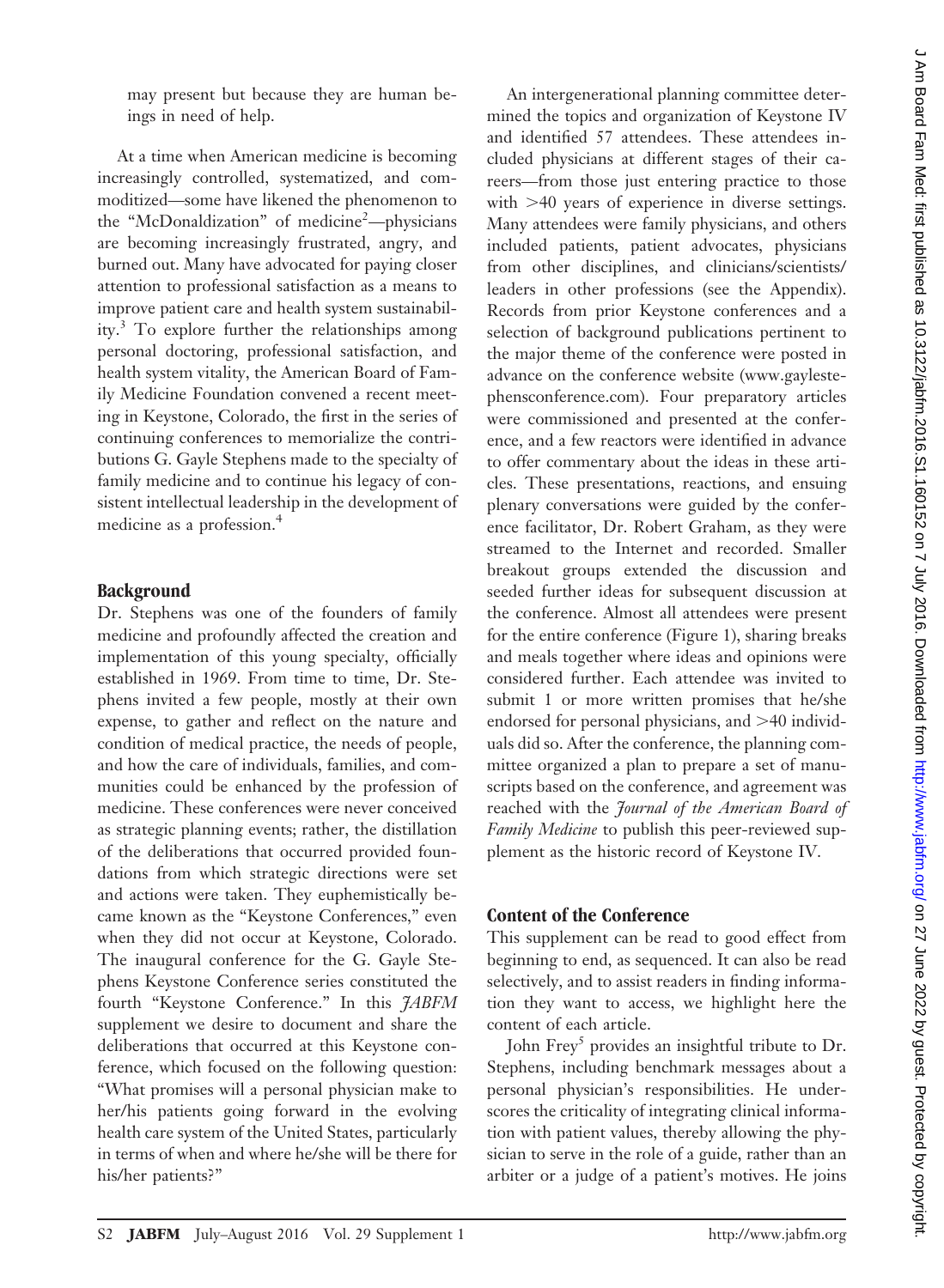Dr. Stephens's frequent and vocal admonitions by warning against arrogance, self-satisfaction, laziness, and the failure to resist organizations that create barriers, both structural and economic, that erode the continuing connection between doctors and patients.

Rosemary Stevens<sup>6</sup> reprises her message from Keystone III, pointing out that family medicine, as a specialty, still lacks a well-recognized identity within the larger health care system. She unambiguously claims that the major job of Keystone IV is teasing out which past decisions constrain what can be done now, and which decisions can be made now to recharge family medicine's mission through "workable ideas."

Will Miller<sup>7</sup> effectively uses "tempo" as a reflection of health and to focus on the current rate and rhythm of clinical practice and the lives people live. He claims that personal physicians are "relationship jugglers" in a frightening, isolating, fragmenting, overpopulated world where people need all the many kinds of helpful relationships they can get.

Kim Griswold $8$  reveals the complexity of what "place" means for personal physicians, suggesting

that one of the most important promises to be made is to meet patients where they are— emotionally and geographically. She also observes that the current trend toward team-delivered care does not squeeze out the personal physician, but rather allows the personal physician sufficient space to do what he or she does best—"the art of paying exquisite attention to patients."

David Loxterkamp<sup>9</sup> claims that the most valuable gift we can offer another human being is the time we spend with them, and that effective doctoring hinges on a sense of timing, grounded in trust, often in the space between illness and health. He reports moments that fill both the patient and doctor with awe, "for they have witnessed [together] new growth sprouting from empty time and find themselves fully engaged with the 'other.'"

Kurt Stange<sup>10</sup> offers reactions and an insightful synthesis of the conference. In his article he claims that "holding on and letting go were the key undercurrent challenges of the conference." He notes Dr. Stephens's writings about family medicine being "counterculture" and explores



**Figure 1. Keystone IV group photo.**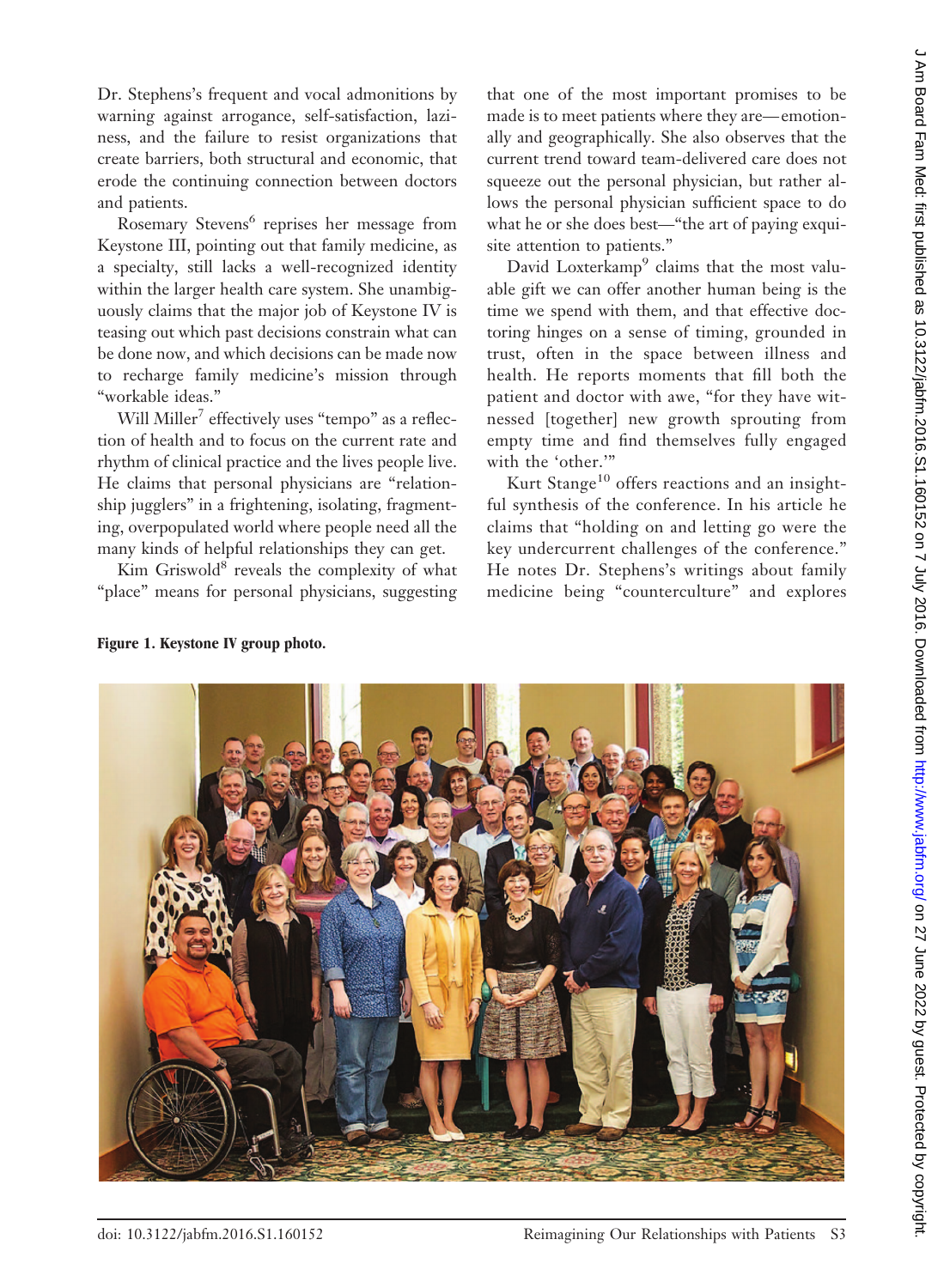### **Table 1. Promises of the Personal Physician from Keystone IV**

| Etz          | I will be held accountable to those who need me. I will be there for you. Attentive and fully present. I will<br>care for you when you have no need and you do not ask. I will center that care in your lived experience<br>of health and illness, knowing you over time. I will be here for you now, over time and across distance,<br>in ways that foster the feeling of wholeness and belonging. I will provide centered care, personal care,<br>expert care, and experiential care, despite economic, technological, and political distractions that<br>threaten to enter the healing place we create together. Because I know you, I will be able to use the<br>best knowledge, best tailored to meet our shared understanding of your goals and aspirations.                                                                                                                                                                                                                                                                                                                                                                    |
|--------------|---------------------------------------------------------------------------------------------------------------------------------------------------------------------------------------------------------------------------------------------------------------------------------------------------------------------------------------------------------------------------------------------------------------------------------------------------------------------------------------------------------------------------------------------------------------------------------------------------------------------------------------------------------------------------------------------------------------------------------------------------------------------------------------------------------------------------------------------------------------------------------------------------------------------------------------------------------------------------------------------------------------------------------------------------------------------------------------------------------------------------------------|
| Miller       | We promise to always be present, as clinically competent partners, and work with you, your family and<br>friends, and our communities for better health. It is a collective promise by our personal, relationship-<br>centered team. My individual promise is to ensure the collective one. This is a dream that will not<br>sleep; a promise we will keep. This is the hunger we will fulfill.                                                                                                                                                                                                                                                                                                                                                                                                                                                                                                                                                                                                                                                                                                                                       |
| Griswold     | Wherever care is delivered, we can promise to meet and delight in patients where they are; continue to<br>cultivate communities of solution; remember the place of touch in healing.                                                                                                                                                                                                                                                                                                                                                                                                                                                                                                                                                                                                                                                                                                                                                                                                                                                                                                                                                  |
| Loxterkamp   | Let's pledge to give patients our undivided time. Let's create treatment plans that are built on the bedrock<br>of trust. And let's secure these promises with a commitment to regain control over our professional<br>time and the rule by which we govern it.                                                                                                                                                                                                                                                                                                                                                                                                                                                                                                                                                                                                                                                                                                                                                                                                                                                                       |
| Stream et al | We must also renew promises: our promise to maintain a broad scope of training and practice for family<br>physicians to meet patient and community needs; our promise to collaborate with other primary care<br>professionals and stakeholders outside of medicine; our promise to embrace patients and patient<br>advocates as partners in our work at the patient/organizational/systems levels; and our promise to be<br>leaders in our communities with regard to bridging public and behavioral health.                                                                                                                                                                                                                                                                                                                                                                                                                                                                                                                                                                                                                          |
| Waters et al | First and foremost, we will be unwavering in our commitment to relationship, to flatten the power<br>differential between patient and health team, and to be present especially at those critical transitions of<br>care when our patients need us most. We will also remember that our purpose as healers and our<br>commitment to the whole patient includes a call to action outside our clinics. We promise to advocate<br>for relationship-centered care for all as the foundation for a new health care system. Inherent in this<br>goal is working toward universal access to health care, so that those currently unable to establish a<br>relationship with a health team can do so. Innovations at the clinic and system levels that enhance<br>accessibility, continuity, and coordination of care will ultimately enhance the strength of patient-care<br>team relationships. We also acknowledge our mandate to bear witness to the powerful impact of the<br>social, economic, and political determinants of health, to persistent institutional racism, and to unique<br>hardships faced by those new to this country. |
| Schroeder    | I will work with you to maximize your health and well-being. I will try to get to know you and understand<br>what you want from me. I will try to meet your needs, including sites of care. I or one of my team<br>members will be available for you.                                                                                                                                                                                                                                                                                                                                                                                                                                                                                                                                                                                                                                                                                                                                                                                                                                                                                 |

what it might mean to be counterculture in the current era. He observes that family medicine has served as a "buffer for a disjointed, depersonalizing, avaricious health care system" and warns that "the buffering capacity is nearly expended."

The anthropologist Rebecca Etz<sup>11</sup> observed carefully the entire conference, studied the conference recordings and all the promises offered by attendees, searched the relevant literature, and derived what can be considered an outcome article for the conference. She connects personal doctoring with the mission, foundational principles, and ideals of the specialty of family medicine. She summarizes a feeling permeating the conference: "If there is one thing in 2015 on which personal doctors can agree, it is that they feel under fire, holding strong, while also witnessing a certain amount of withering on the vine. It is as if they are bearing witness to the potential end of an era in which people in medicine matter." She concludes that there is no single promise for the personal physician to make, and she articulates

several (Table 1). Her analysis exposed 2 foundational promises that emanated from the proceedings: "We will be held accountable. We will return to our roots."

Glen Stream, the president of Family Medicine for America's Health, an organization recently established by national professional organizations, sees with his coauthors $12$  that family medicine has immediate opportunities to be less about counterculture and more about the innovation necessary for personal doctoring. This article advises those who would be personal physicians to train for and sustain a broad scope of practice to meet individual and community needs, to embrace patients and patient advocates as partners, and to lead in their local communities to bridge public and behavioral health.

Three articles report observations and conclusions of coauthors from 3 generations of practicing physicians: the youngest, the oldest, and those holding forth in between. Richard Waters et  $al<sup>13</sup>$ report rediscovering at the conference that relationship-centered care and social justice are core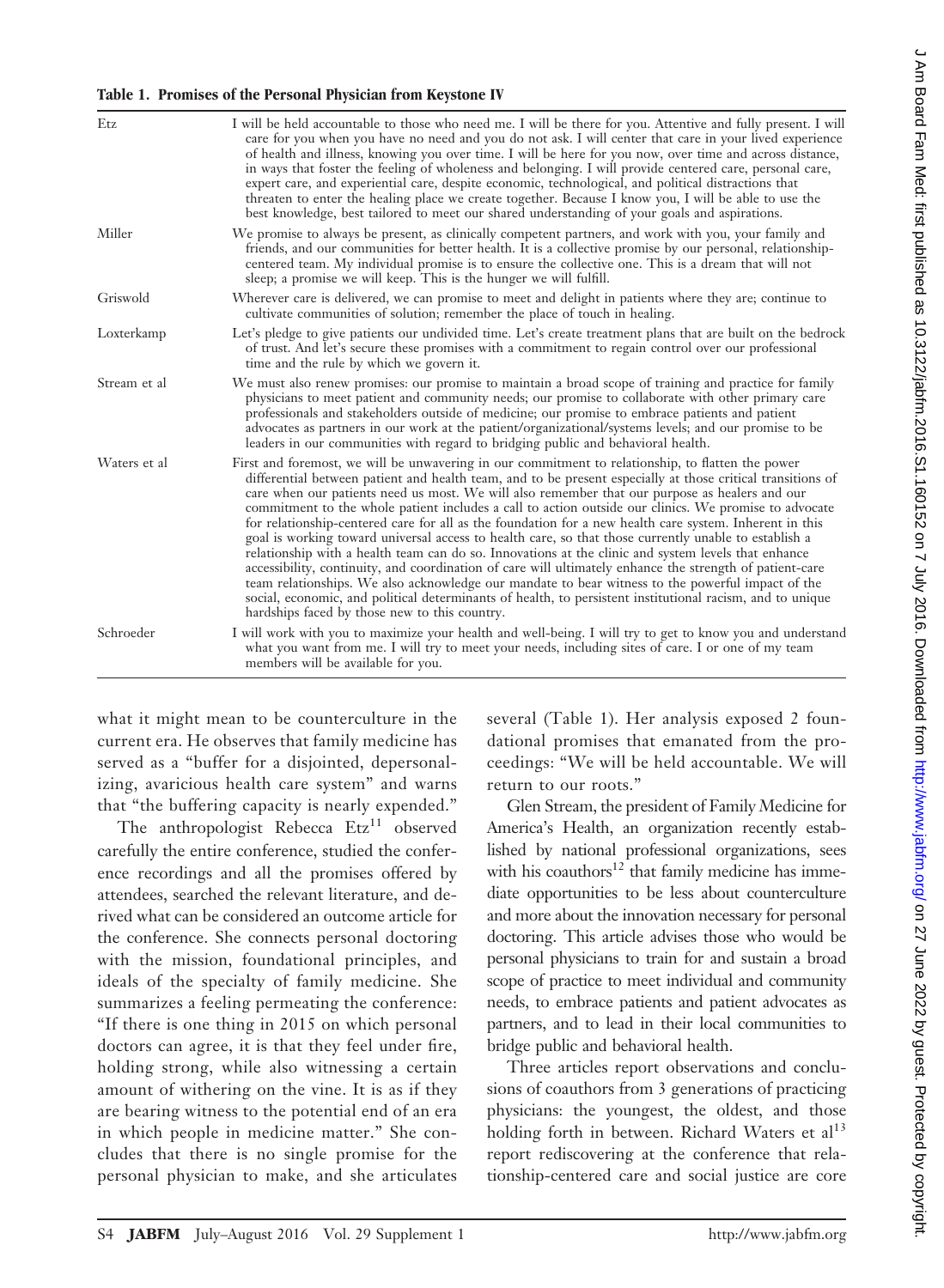tenants of family medicine, and they confess that "we haven't heard in our training years that family medicine itself was rooted in reform, with a legitimate, obligatory interest in transforming the systems on behalf of patients." Frederick Chen crystalized for the planning committee the conference question. He and his coauthors<sup>14</sup> capture and report the lived experience and importance of a "sandwich" generation of personal physicians. This generation lives each day with the palpable tension between "relationships and productivity" and endures a lack of solutions for resolving conflicts between what systems require and what patients need. Jack Colwill and his coauthors<sup>15</sup> have the long view and know through vast experience the realities of life and clinical practice. They have seen and experienced firsthand the difference personal physicians can make, and they plead for practice and educational approaches that enable people to have a personal physician "when life's crises arrive— eventually for everyone."

As the conference proceeded, several attendees simply could not resist formulating actionable steps necessary for people to have a personal physician. Jen DeVoe et al<sup>16</sup> authored an article that presents possible, plausible steps needing immediate attention. They champion the need to reimagine the personal relationship between personal physician and patient as today's countercultural movement for primary care. More important, they call out the need to harness the recent advances in information technology, team-based care, and population health to fortify this relationship rather than detract from it.

A fitting coda to the proceedings was provided by Steve Schroeder.<sup>17</sup> In his insightful perspective on the conference, this accomplished general internist challenges family physicians to be a voice for social justice, working with allies to be vocal and expert champions of "personomics."

# **The Promises**

The conference did not neglect its question, and it yielded a buffet of challenging and inspiring promises. Several articles in this supplement explicitly articulate promises that personal physicians should make and keep going forward. We have organized these in Table 1 for easy reference.

# **Comments**

Dr. Fox argued that the more complex medicine becomes, the stronger are the reasons why everyone should have a personal doctor who will take continuous responsibility for each of his or her patients. We concur with this assumption and with the recent call by Woollard<sup>18</sup> for a pronounced return to "effective healing relationships that endure over time and over place of care."

We also recall the nationally representative survey results from the Future of Family Medicine<sup>19</sup> that found that people across the United States wanted personal physicians but no longer believed they existed. Indeed, the current environment as voiced at this conference makes personal doctoring difficult, if not impossible. It is entirely plausible that without contravening action, the people of the United States will not have a personal physician whom they consider to be "my doctor." Perhaps that is the future some seek; it is not likely to be the future desired by those wanting to be well and to avoid suffering.

We also are struck by the continuing relevance and timeliness of a 1964 report unknown to us or other conference attendees until after the conclusion of Keystone IV, "The Future of the Personal Physician."20 This report, the second in a series of seminars focused on critical health care issues of the 1960s, claimed:

There is growing concern that the fragmentation of care among many specialties may well jeopardize the personal relationship between doctors and patients, built as it must be on long-term cooperation in health as well as in sickness. There is increasing realization that such a close relationship can mean not only quicker and more accurate diagnosis, but also more effective treatment. In addition, although doctors have less "time to listen," patients have higher expectations of medicine and make more demands on their physicians.

A half century later this concern is still growing. Our country finds itself in the disturbing situation of our residents having poorer health and shorter lives than the populations living in peer nations, despite stunning increments in knowledge, specialization, and expenditures. $21$  Widespread agreement is abundantly evident that the current situation cannot and should not persist, and that we should and can unite around the health policy goals known as the "triple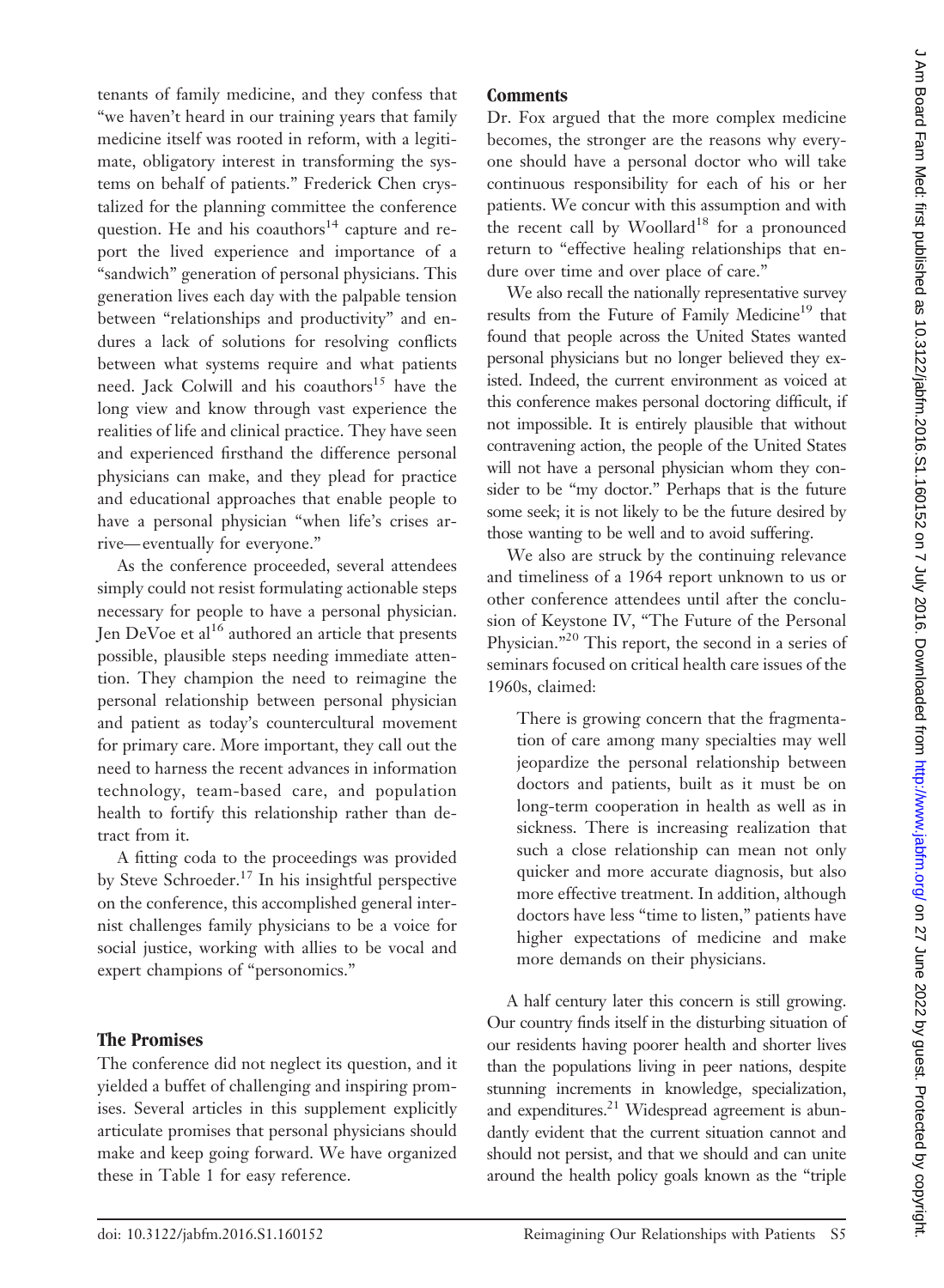aim": better health care that we can afford that yields better health. $^{22}$ 

Evidence firmly establishes that a strong foundation of primary care results in better care, contained costs, better health, and also reduced disparities within populations.<sup>23</sup> The current situation in the United States is what the evidence suggests we should have with a weak primary care infrastructure; few would dissent against the notion that our country's primary care delivery system is underdeveloped and undercapitalized. Substantial efforts are underway to redesign this largest platform of health care delivery to modernize it for outstanding primary care in the information age.<sup>24</sup>

No such efforts are underway to ensure that people have a personal physician. Our own viewpoint is that personal physicians are part of the solution to our nation's most important and embarrassing health and health care concerns, those requiring elegant teamwork and partnerships, continuous information linkage, deep personal knowledge of individuals seeking care, accountability, and trust. They are the bulwarks against the continuing "McDonaldization" of medicine, which, if not reversed, will result in "unreasonable systems that deny the humanity, the human reason, of the people who work within them or are served by them."2

There is great urgency to complete the redesign of the primary care platform (ie, currently known as the patient-centered medical home) *and* to create the conditions under which people can have a personal physician of their choosing who knows them and will stick with them as they wish. Such a physician must not prespecify the problems his or her patients are allowed to have and must excel at customizing each patient's particular situation to what health care has to offer. Such physicians must be great at adapting what is possible to what is desired and prudent for each patient. The new personal physician on the modernized primary care platform is a critical means of achieving the triple aim, revitalizing the health professions workforce, and restoring population health in the United States.

#### **Conclusion**

We extend again our thanks to the American Board of Family Medicine Foundation for its financial support, the conference planning committee, all the Keystone IV conference attendees for their personal support and contributions to the conference, all the authors of this supplement, and especially to the Stephens family for allowing the use of their name to establish this continuing conference series in honor of Dr. Gayle Stephens. We invite readers to the conference website to view any or all of the conference presentations and summary videos suitable for use in teaching/learning situations [\(www.gaylestephensconference.com\)](www.gaylestephensconference.com).

Being a personal physician in the information age . . . here lies one of the most exciting and challenging career opportunities in history for the next generation of physicians. This conference confirmed we should proceed apace to help a substantial portion of our existing and future physician workforce to become outstanding personal physicians who will partner with patients and work adaptively with the rest of an ever-changing health care delivery system. Why delay any longer?

The authors especially thank the members of the Keystone IV Planning Committee: Frederick Chen, MD, MPH, University of Washington Department of Family Medicine, Seattle; Jack Colwill, MD, University of Missouri Department of Family and Community Medicine, Columbia; Jennifer DeVoe, MD, DPhil, Oregon Health & Science University Department of Family Medicine, Portland; Tricia Elliot, MD, University of Texas Medical Branch Department of Family Medicine, Galveston; John Frey, III, MD, University of Wisconsin Department of Family Medicine, Santa Fe, NM; Robert Graham, MD, Milken Institute School of Public Health, Kansas City, MO; Lauren Hughes, MD, MPH, University of Michigan Department of Family Medicine; Ann Arbor; Larry Green, MD, Chair, Planning Committee, University of Colorado Department of Family Medicine, Denver; Jim Puffer, MD, Ex-officio Member, American Board of Family Medicine, Lexington, KY; Linda Niebauer, Staff Member, Planning Committee, University of Colorado Department of Family Medicine, Denver.

#### **References**

- 1. Fox TF. The personal doctor and his relation to the hospital. Lancet 1960;2:743– 60.
- 2. Dorsey ER, Ritzer G. The McDonaldization of medicine. JAMA Neurol 2016;73:15-6.
- 3. Friedberg MW, Chen PG, Van Busum KR, Aunon FM, Pham C, Caloyeras JP, Mattke S, Pitchforth E, Quigley DD, Brook RH, Crosson JFJ, Tutty M. Factors affecting physician professional satisfaction and their implications for patient care, health systems, and health policy. Santa Monica, CA: RAND Corporation, RR-439-AMA, 2013. Available from [http://www.rand.org/pubs/research\\_reports/](http://www.rand.org/pubs/research_reports/RR439.html) [RR439.html.](http://www.rand.org/pubs/research_reports/RR439.html) Accessed June 22, 2016.
- 4. Green LA, Puffer JC. The American Board of Family Medicine Foundation inaugurates the G. Gayle Stephens Keystone Conference series. Ann Fam Med 2015;13:391–2.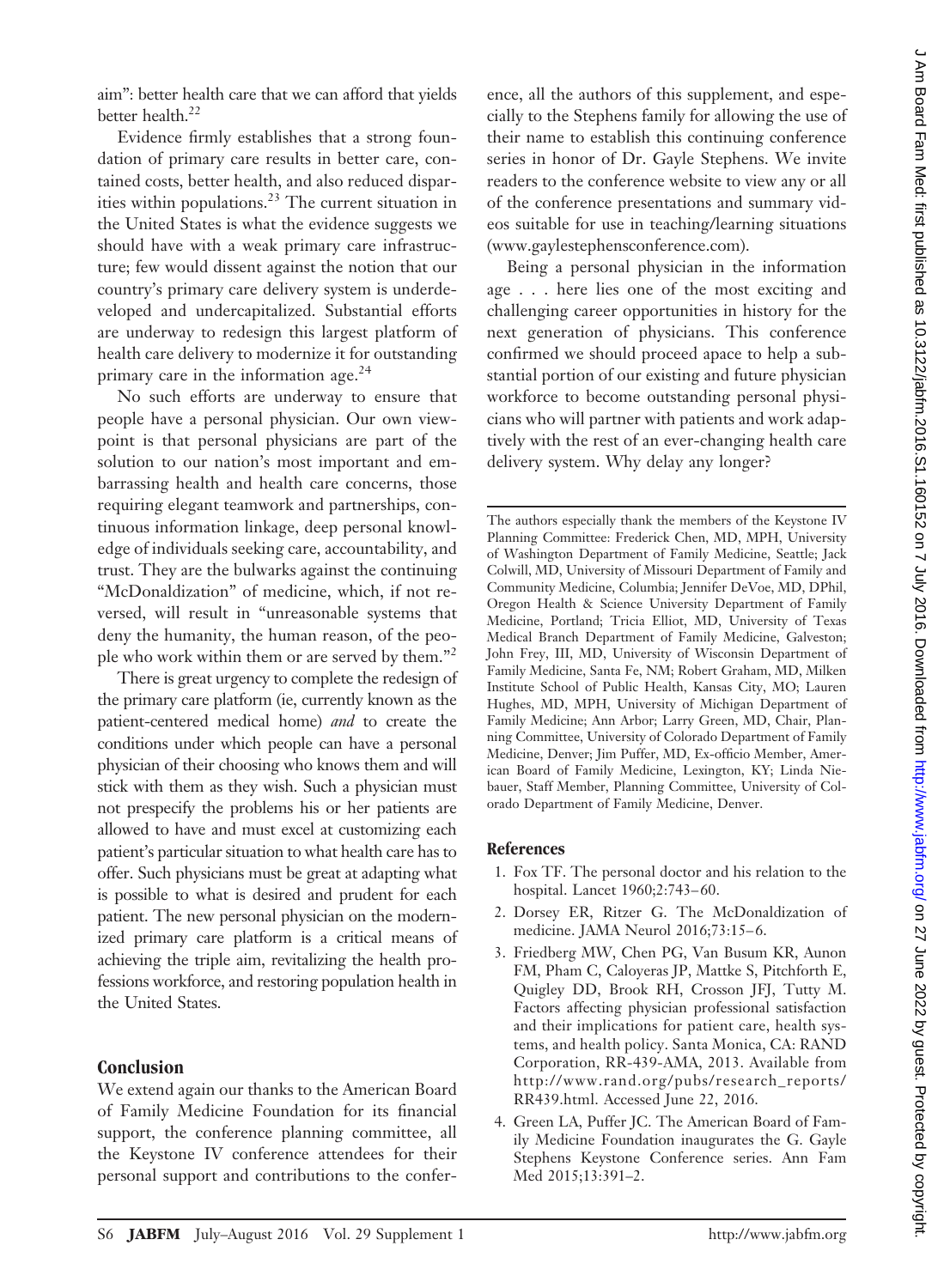- 5. Frey J. G. Gayle Stephens and wrestling the bear: a perspective from the Keystone IV conference. J Am Board Fam Med 2016;29(Suppl 1):S12–S14.
- 6. Stevens R. Recharging family medicine: a perspective from the Keystone IV conference. J Am Board Fam Med 2016;29(Suppl 1):S15–S18.
- 7. Miller W. Unfilled hunger: seeking relationships in primary care–a perspective from the Keystone IV Conference. J Am Board Fam Med 2016; 29(Suppl 1):S19 –S23.
- 8. Griswold KS. Changing places: where will we be with our patients? a perspective from the Keystone IV Conference. J Am Board Fam Med 2016;29(Suppl 1):S24 – S27.
- 9. Loxterkamp D. The time of our lives: a perspective from the Keystone IV conference. J Am Board Fam Med 2016;29(Suppl 1):S28 –S31.
- 10. Stange K. Holding on and letting go: a perspective from the Keystone IV conference. J Am Board Fam Med 2016;29(Suppl 1):S32–S39.
- 11. Etz R. People are primary: a perspective from the Keystone IV conference. J Am Board Fam Med 2016;29(Suppl 1):S40 –S44.
- 12. Stream G, DeVoe JE, Hughes LS, Phillips RL Jr. Accelerating momentum toward improved health for patients and populations: family medicine as a disruptive innovation—a perspective from the Keystone IV conference. J Am Board Fam Med 2016;29(Suppl 1): S60-S63.
- 13. Waters R, Stoltenberg M, Hughes LS. A countercultural heritage: rediscovering the relationship-centered and social justice roots of family medicine–a perspective from the Keystone IV Conference. J Am Board Fam Med 2016;29(Suppl 1):S45–S48.
- 14. Chen FM, Bliss E, Dunn A, et al. The generation in between: a perspective from the Keystone IV conference. J Am Board Fam Med 2016;29(Suppl 1):S49 – S53.
- 15. Colwill JM, Frey JJ, Baird MA, Kirk JW, Rosser WW. Patient relationships and the personal physician in tomorrow's health system: a perspective from

# **Appendix 1**

# *Keystone IV Attendees*

Macaran Baird, MD

Chair, University of Minnesota Department of Family Medicine and Community Health

420 Delaware Street, SE; MMC 381, 6 to 240 PWB

Minneapolis, MN 55445

Kathleen Barnes, MD, MPH

FM Resident, Group Health Cooperative Family Medicine Residency

the Keystone IV conference. J Am Board Fam Med 2016;29(Suppl 1):S54 –S59.

- 16. Devoe J, Barnes K, Morris C, et al. The personal doctoring manifesto: a perspective from the Keystone IV conference. J Am Board Fam Med 2016; 29(Suppl 1):S64 –S68.
- 17. Schroeder SA. Social justice as the moral core of family medicine: a perspective from the Keystone IV conference. J Am Board Fam Med 2016; 29(Suppl 1):S69 –S71.
- 18. Woollard RF. When evidence and common sense collide: resident hours and systems of care. Can Fam Physician 2013;59:125–7.
- 19. Martin JC, Avant RF, Bowman MA, et al; Future of Family Medicine Project Leadership Committee. The Future of Family Medicine: a collaboration of the family medicine community. Ann Fam Med 2004;2(Suppl 1):S3–32.
- 20. Harlow AH, Jr. The Future of the Personal Physician, the record of the second in a series of national symposiums on The Health Care Issues of the 1960's, conducted as a public interest activity of Group Health Insurance, Inc. New York. Group Health Insurance, Inc.; 1964.
- 21. Woolf SH, Aron L, eds.; Panel on Understanding Cross-National Health Differences Among High Income Countries; Committee on Population; Division of Behavioral and Social Sciences and Education; National Research Council; Board on Population Helath and Public Health Practice; Institute of Medicine. U.S. health in international perspective: shorter lives, poorer health. Washington, DC: National Academies Press; 2013.
- 22. Berwick DM, Nolan TW, Whittington J. The triple aim: care, health and cost. Health Aff (Millwood) 2008;27:759 – 69.
- 23. Starfield B, Shi L, Macinko J. Contribution of primary care to health systems and health. Milbank Q 2005;83:457–502.
- 24. Patient-Centered Primary Care Collaborative [homepage]. Available from: [www.pcpcc.org.](www.pcpcc.org) Accessed March 9, 2016.

1305 E. Howell Street, #101 Seattle, WA 98122

Andrew Bazemore, MD Director, Robert Graham Policy Center 1133 Connecticut Avenue, NW, Ste. #1100 Washington DC 20036

Erika Bliss, MD CEO, Qliance Medical Management, Inc. 10420 NE 55th Street Kirkland, WA 98033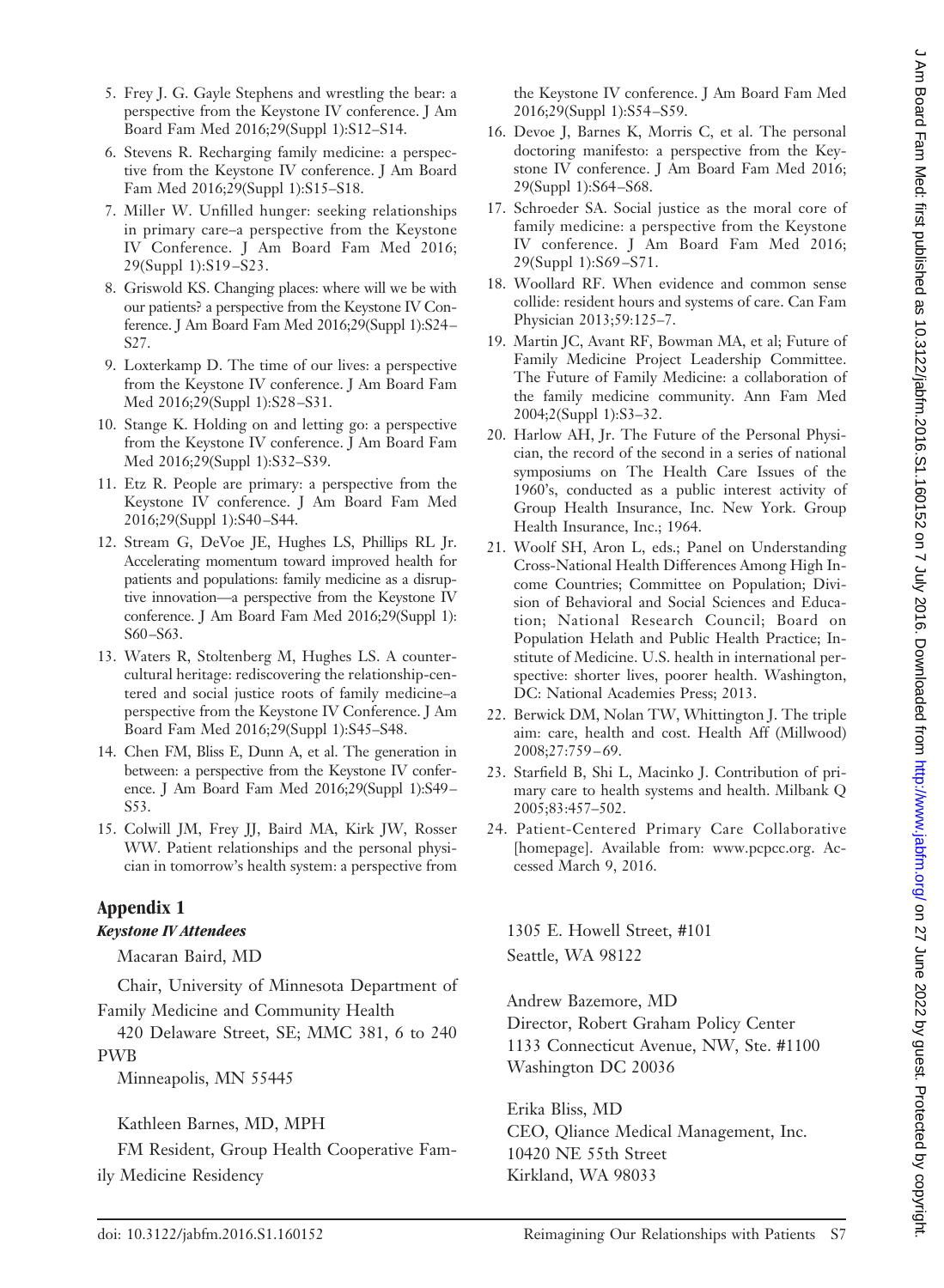Marjorie Bowman, MD, MPA Associate VP, Health Research, Wright State University 3943 Sable Ridge Drive Bellbrook, OH 45305

Jeffrey Cain, MD Associate Professor, University of Colorado Department of Family Medicine 12631 E. 17th Avenue, F496 Aurora, CO 80045

Kendall Campbell, MD Co-Director, Center for Underrepresented Minorities in Academic Medicine

Florida State University Department of Family

Medicine and Rural Health 1115 W. Call Street Tallahassee, FL 32306

Frederick Chen, MD Chief of Family Medicine, Harborview Medical Center Professor, University of Washington Department of Family Medicine 325 Ninth Avenue Seattle, WA 98104

Jack Colwill, MD University of Missouri Department of Family and Community Medicine M226 Medical Sciences Building Columbia, MA 65212

Craig Czarsty, MD Vice Chair, American Board of Family Medicine Foundation Past Chair, ABFM Board of Directors Private Practice in Oakville, CT 314 Main Street Oakville, CT 06779

Frank deGruy, MD Woodward-Chisholm Professor and Chair University of Colorado Department of Family Medicine 12631 E. 17th Avenue, F496 Aurora, CO 80045

Karen DeSalvo, MD, MPH, MSc National Coordinator for Health Information Technology 200 Independence Avenue, SW, Ste. #729D Washington, DC 20202

Jennifer DeVoe, MD Chief Research Officer, OCHIN and practicing physician Oregon Health & Science University Department of Family Medicine 2615 SW Texas Street Portland, OR 97219

Aaron Dunn, MD Rural Family Physician 330 Maiden Street Mineral Point, WI 53565

Jennifer Edgoose, MD, MPH Faculty, University of Wisconsin-Madison Family Medicine Residency Program 15 N. Prospect Avenue Madison, WI 53726

Tricia Elliott, MD Director, University of Texas Department of Family Medicine Residency Program 301 University Boulevard Galveston, TX 77555 to 1123

Ted Epperly, MD President and CEO, Family Residency of Idaho 777 N. Raymond Boise, ID 83704

Rebecca Etz, PhD Cultural anthropologist, Virginia Commonwealth University Department of Family Medicine and Population Health 830 E. Main Street, Room #629 Richmond, VA 23235

John Frey, III, MD Professor Emeritus, University of Wisconsin-Madison Department of Family Medicine And Community Health 8 Avenida de la Scala Santa Fe, NM 87506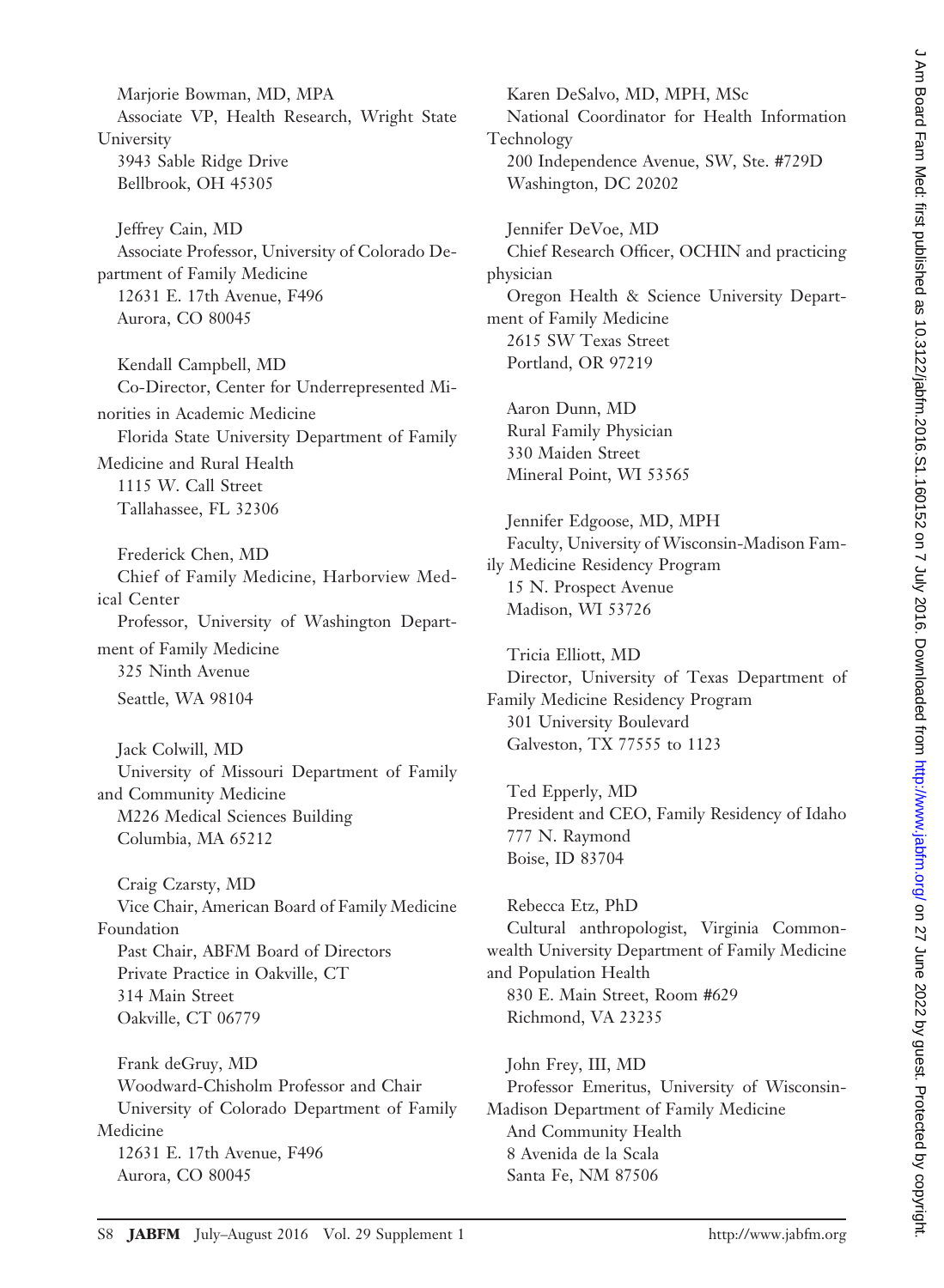Julea Garner, MD Rural Family Physician 1995 Highway 62 to 413 Hardy, AR 72543

Rick Glazier, MD, MPH President, North American Primary Care Research Group Senior Scientist and Program Lead, Primary Care and Population Health Institute for Clinical Evaluation Sciences University of Toronto Department of Family and Community Medicine 138 Lascelles Blvd Toronto, ON M5B 1W8, Canada

Katherine Gold, MD, MSW, MS James C. Puffer/ABFM Fellow at the Institute of Medicine University of Michigan Departments of Family Medicine and Ob-Gyn 1805 Maryfield Drive Ann Arbor, MI 48103

Robert Graham, MD Director, F. Marian Bishop Fellowship Program Department of Health Policy Milliken Institute School of Public Health George Washington University 5049 Wornall Road, 7EF Kansas City, MO 64112

Larry Green, MD Epperson-Zorn Endowed Chair for Innovation in Family Medicine University of Colorado Department of Family Medicine 12631 E. 17th Avenue, F496 Aurora, CO 80045

Kim Griswold, MD, MPH, RN Department of Family Medicine Primary Care Research Institute 50 Saybrook Place Buffalo, NY 14209

Kevin Grumbach, MD Chair, University of California-San Francisco Department of Family and Community Medicine San Francisco General Hospital

1001 Potrero Avenue, Ward 83 San Francisco, CA 94110 Lauren Hughes, MD, MPH Robert Wood Johnson Foundation Clinical Scholar University of Michigan Department of Family Medicine

2020 Anderson Court Ann Arbor, MI 481104

Carlos Roberto Jaén, MD, PhD Chair, University of Texas Health Science-San Antonio Department of Family and Community Medicine 6605 Countess Adria

San Antonio, TX 78238

Paul James, MD Donald J. and Anna M. Ottilie Chair, University of Iowa Department of Family Medicine Carver College of Medicine 200 Hawkins Drive Iowa City, IA 52242

Christina Kelly, MD Faculty, Family Medicine Residency and Ob Fellowship Darnall Army Medical Center at Fort Hood 2104 Addax Trail Harker Heights, TX 76548

James Kennedy, MD Practicing Family Physician President, ABFM Board of Directors PO Box 1312 Winter Park, CO 80482

Brian Kessler, DO Professor of Family Medicine and Health Policy Fellow Campbell University School of Osteopathic Medicine 2009 Stewart Street Fuquay Varina, NC 27526

John Kirk, MD Professor of Community and Family Medicine Dartmouth Medical School Practicing Internist/Geriatrician, New London Hospital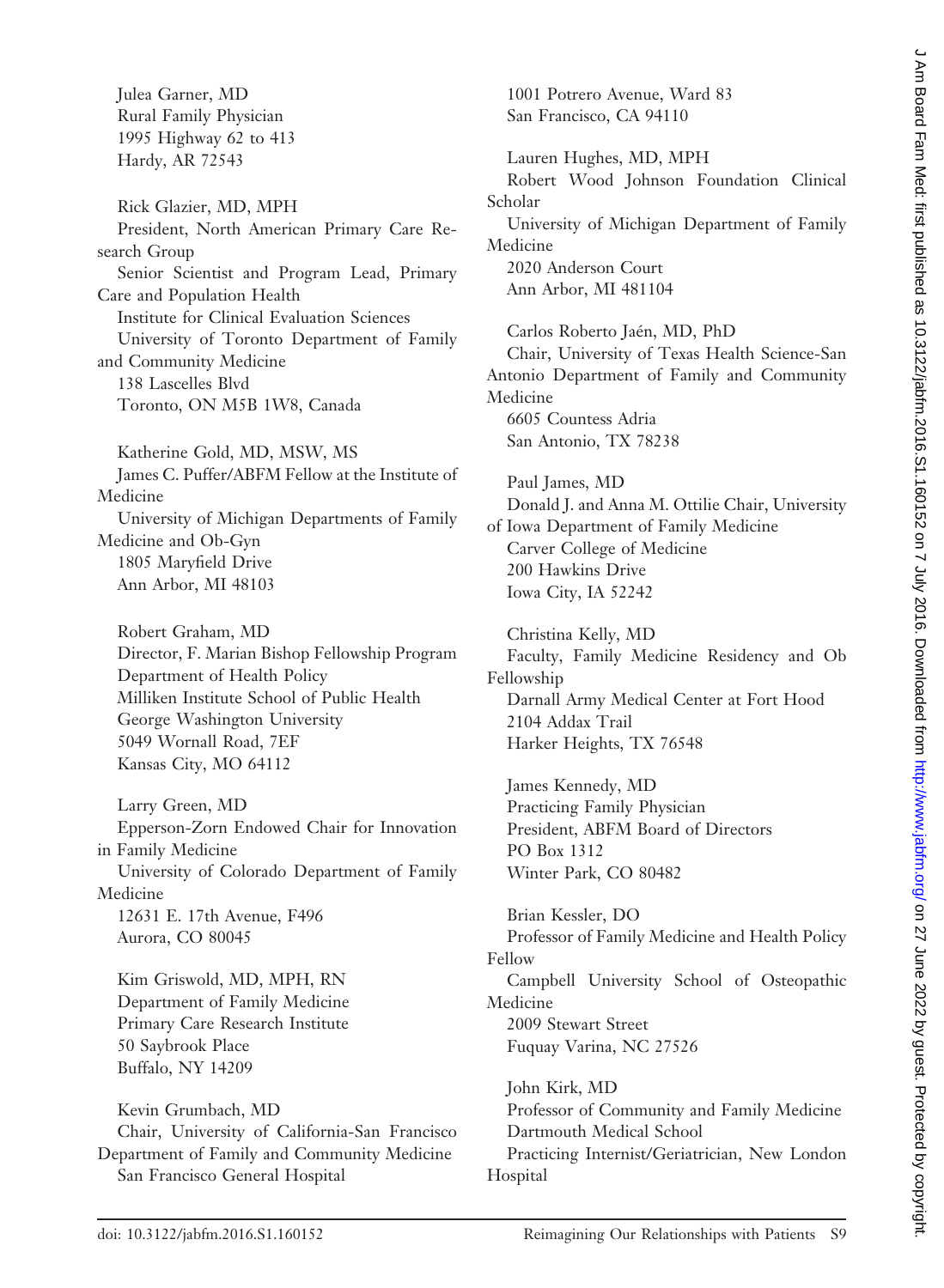2286 Stoneybrook Road Grantham, NH 03753

Lynn Langdon, MS Former Chief Operating Officer, American Board of Internal Medicine 1926 Brandywine Street Philadelphia, PA 19130

France Légaré, MD, PhD Canada Research Chair in Implementation of Shared Decision Making in Primary Care Departments of Family and Emergency Medicine Laval University-Québec CHU de Quebec Research Center 7755 Saint-Viateur Charlesburg, QC G1K 7P4 Canada

David Loxterkamp, MD Practicing Family Doctor and Author 15 Salmond Street Belfast, ME 04915

Jason Marker, MD, MPA Rural Family Physician Leader, FMAH Practice Transformation Core Team President, AAFP Foundation 66642 SR 331 Wyatt, IN 46595

Lisa Maxwell, MD Director, Family Medicine and combined Family Medicine/Emergency Medicine Residency Programs Christiana Care Health System President-elect, Association of Family Medicine Residency Directors 134 High Street Mullica Hill, NJ 08062

Janet Meredith, MBA Director, Community-based Participatory Research Program for Medical Students 2815 Clermont Street Denver, CO 80207

Benjamin Miller, PsyD Director, Eugene S. Farley, Jr. Health Policy Center

University of Colorado Department of Family Medicine 12631 E. 17th Avenue, F496 Aurora, CO 80045 William Miller, MD, MA Chair, Department of Family Medicine Lehigh Valley Hospital & Health Network 707 Hamilton Street, eighth floor Allentown, PA 18101 Carl Morris, MD Director, Group Health Family Medicine Residency University of Washington Department of Family Medicine 125 16th Avenue E Seattle, WA 98112 Andrew Morris-Singer, MD Founder and President, Primary Care Progress 1035 Cambridge Street, Ste. #28A Boston, MA 02141 David Nichols, MD, MBA President and CEO, American Board of Pediatrics 111 Silver Cedar Court Chapel Hill, NC 27514 Marci Nielsen, PhD, MPH CEO, Patient-Centered Primary Care Collaborative 4605 Royal Birkdale Court Lawrence, KS 66049 Bob Phillips, MD, MSPH AAFP VP for Research and Policy Practicing Family Physician Professor of Family Medicine, Georgetown University, George Washington University, and Virginia Commonwealth University 3728 Morningside Drive Fairfax, VA 22031 James C. Puffer, MD President and CEO, American Board of Family Medicine 1648 McGrathiana Parkway, Ste. #550

Lexington, KY 40511-1247